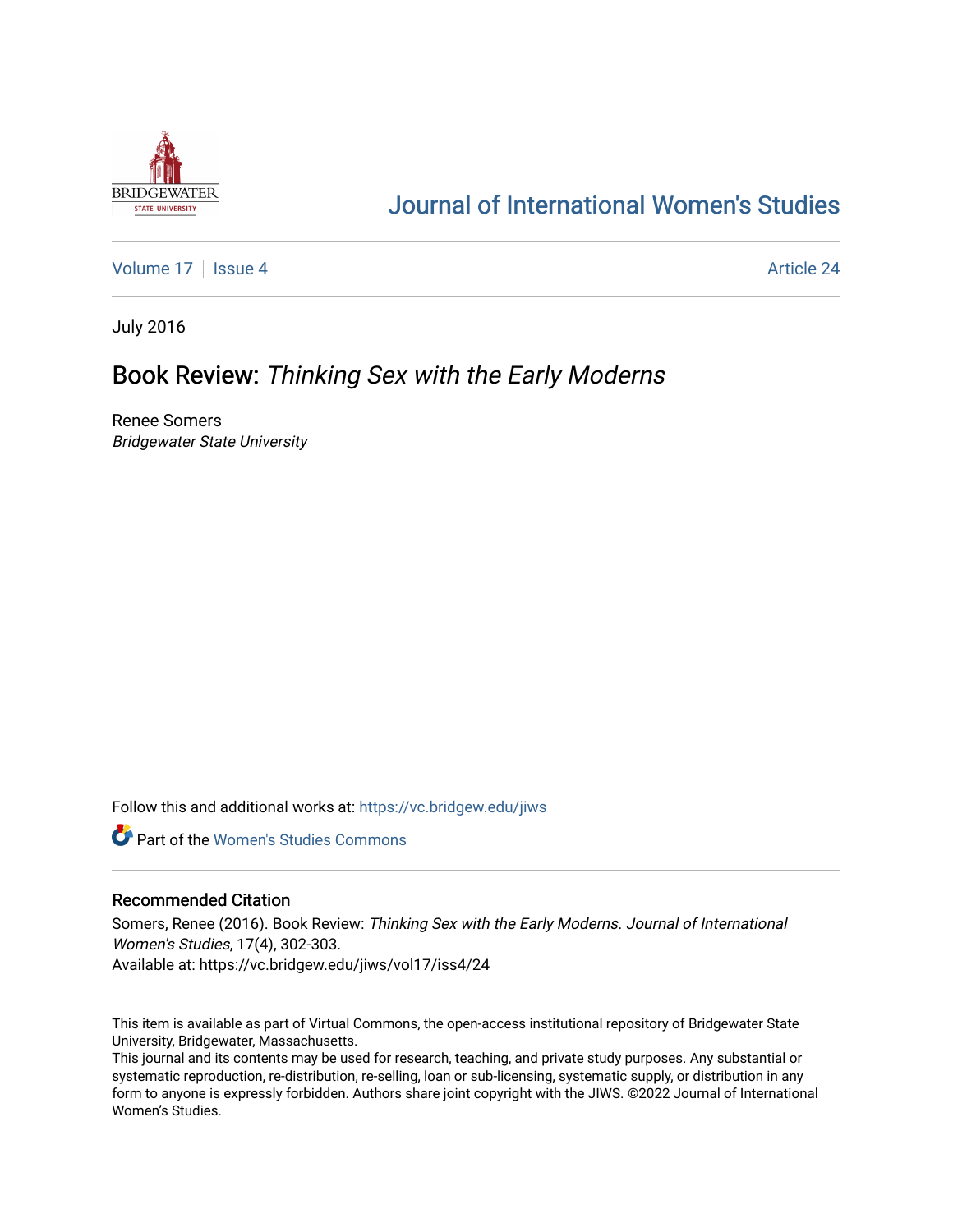#### Somers: Book Review

This journal and its contents may be used for research, teaching and private study purposes. Any substantial or systematic reproduction, re-distribution, re-selling, loan or sub-licensing, systematic supply or distribution in any form to anyone is expressly forbidden. ©2016 Journal of International Women's Studies.

## *Thinking Sex with the Early Moderns,* **Valerie Traub, 2015. University of Pennsylvania Press: Philadelphia. 480 pages, 4 illustrations, \$59.99. Hardcover.**

## By Renee Somers<sup>1</sup>

We live in a culture whereupon any mention of the word "sex" catches our immediate attention and so Valerie Traub's *Thinking Sex with the Early Moderns*, both in title and the provocative cover photograph of "The Seduction of Eve" at Notre Dame, does just that. And once she has our attention, she keeps it; Traub is a masterful writer who knows how to successfully guide her readers through what can be, at times, a dense discourse that simultaneously engages and challenges us. Simply stated, it is a great read.

Her point of departure is clearly stated and she proves exactly what she aims to prove: that the making of sexual knowledge must be reconsidered by historians, feminists, literary critics and queer studies scholars so that we will come to terms with and employ the fact that sex is "unknowable" and therefore aids us in better understanding cultural epistemology and ideology. In her words, she discusses the "historicity" of sex and how that illuminates "how, when and why sex becomes history" (267). In this sense, sexuality is a way of knowing and a way of shaping the world rather than merely being reduced to simply an act or a desire.

Traub's discussion is impressively thorough and erudite. She draws from many noted and important thinkers such as Alan Bray, Eve Sedgewick, Michel Foucault, Gayle Rubin and many others to situate her own ideas within a context that clearly shows the evolution of an intellectual approach to sex. More specifically, rather than simply utilizing the ideas of other scholars and theorists to bolster her own, she instead uses them to lay a nuanced and solid foundation from which she adroitly builds. She locates specific patterns and approaches to "thinking sex" which enables her to trace practices–past to present—that have attempted to (and sometimes failed at) theorizing the impact of sexuality upon our lives, our culture and our literature. Consequently, her argument is entirely convincing because she deftly takes part in a critical conversation that allows her to showcase the originality of her own views. In this book, Traub aims to "reframe" and "reorient" ways in which we approach the historicity of sex, which means that one of her primary objectives is to point out the missteps others have made along the way. And one of the things I most admire about her is the way in which she accomplishes this: she pushes against commonly embraced perspectives in such a cordial but firm way. It's as if she has invited a group of respected guests to her dinner table and by the dessert course, she has subtly but persuasively brought them around to her ways of thinking.

Furthermore, Traub is careful to frequently sign-post for her readers, gently reiterating her central argument and also summarizing what she has accomplished up to that point in her discussion. One instance, of many, when she does this is when she states, "if the previous chapters considered how, when and why sex becomes history . . . then the present chapter asks, conversely, how, when and why does sex become theory?" (267). In this sense, Traub's thoughtful and clear presentation will appeal to a vast range of readers, some of whom may not be entirely familiar with academic jargon.

 $\overline{\phantom{a}}$ 

302

<sup>1</sup> Renee Somers is an Assistant Professor of English at Bridgewater State University. Renee.Somers@bridgew.edu